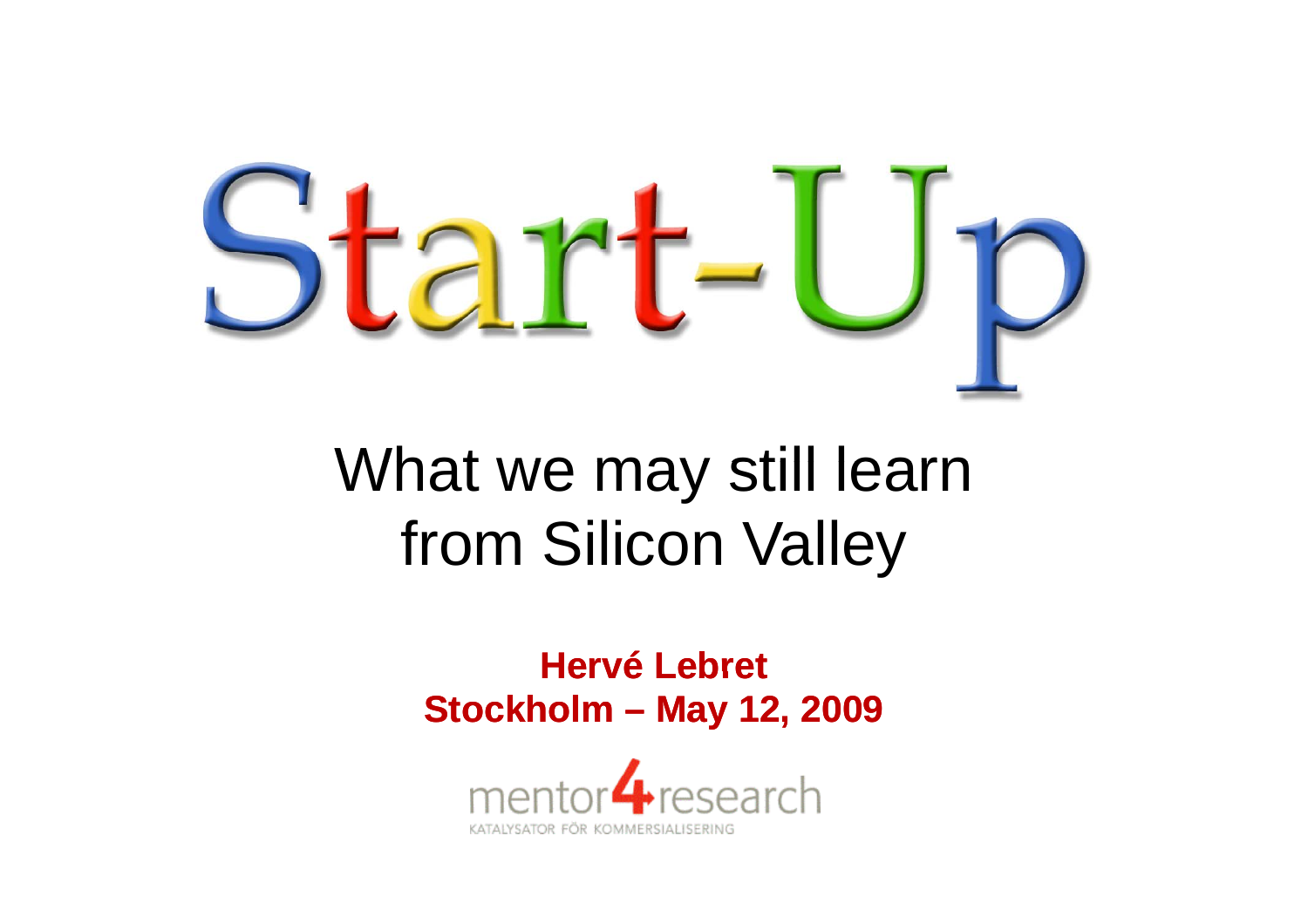

### Some EPFL success stories

#### P. Some lessons from Silicon Valley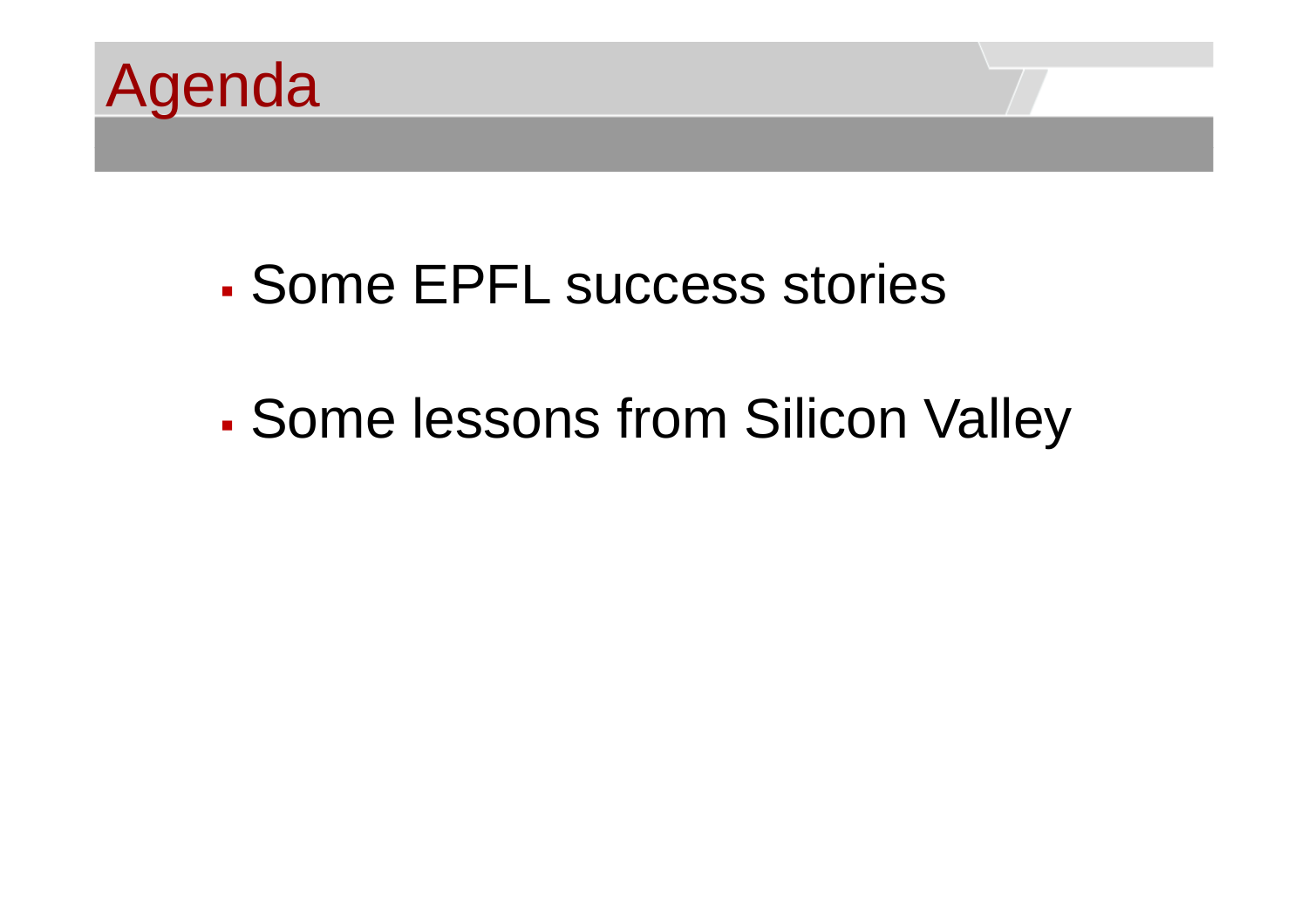## EPFL VC-backed spin-offs

#### About 150 spin-offs since 1990, 14 received venture capital

| <b>Company</b>            | <b>Founded</b> | <b>VCs</b>                                  | <b>Amount raised</b> |
|---------------------------|----------------|---------------------------------------------|----------------------|
| <b>Snaketech</b>          | 1997           | Auriga, Innovacom, Sudinnova                | $H-2M$               |
| <b>Cytion</b>             | 1997           | <b>Banexi</b>                               | €3M                  |
| <b>Endoart</b>            | 1998           | Sofinnova, VI, Vinci                        | $\bigotimes$ OM      |
| <b>Dartfish</b>           | 1998           | <b>Vinci, Intel</b>                         | $\bigoplus M +$      |
| <b>IR Micro</b>           | 1999           | VI                                          | $\epsilon$ 2.5M      |
| <b>Xitact</b>             | 2000           | <b>Nextech</b>                              | €6M                  |
| <b>Omnisens</b>           | 2000           | <b>Vinci</b>                                | $A$ M                |
| <b>BeamExpress</b>        | 2001           | Index, Oak                                  | $€20M+$              |
| <b>Covalys</b>            | 2002           | <b>BVGroup, VI, Novartis</b>                | $\bigcirc$ M         |
| <b>Innovative Silicon</b> | 2002           | Index, Austin, Highland, Auriga, Wellington | $640M +$             |
| <b>Sensimed</b>           | 2003           | <b>Wellington, Vinci</b>                    | €5M                  |
| <b>HPL</b>                | 2004           | <b>VI, DFJ ePlanet, BankInvest</b>          | €5M                  |
| <b>NEXThink</b>           | 2004           | <b>VI, Auriga</b>                           | €5M                  |
| <b>G24 (UK)</b>           | 2006           | <b>Morgan Stanley</b>                       | $\in$ 5M+            |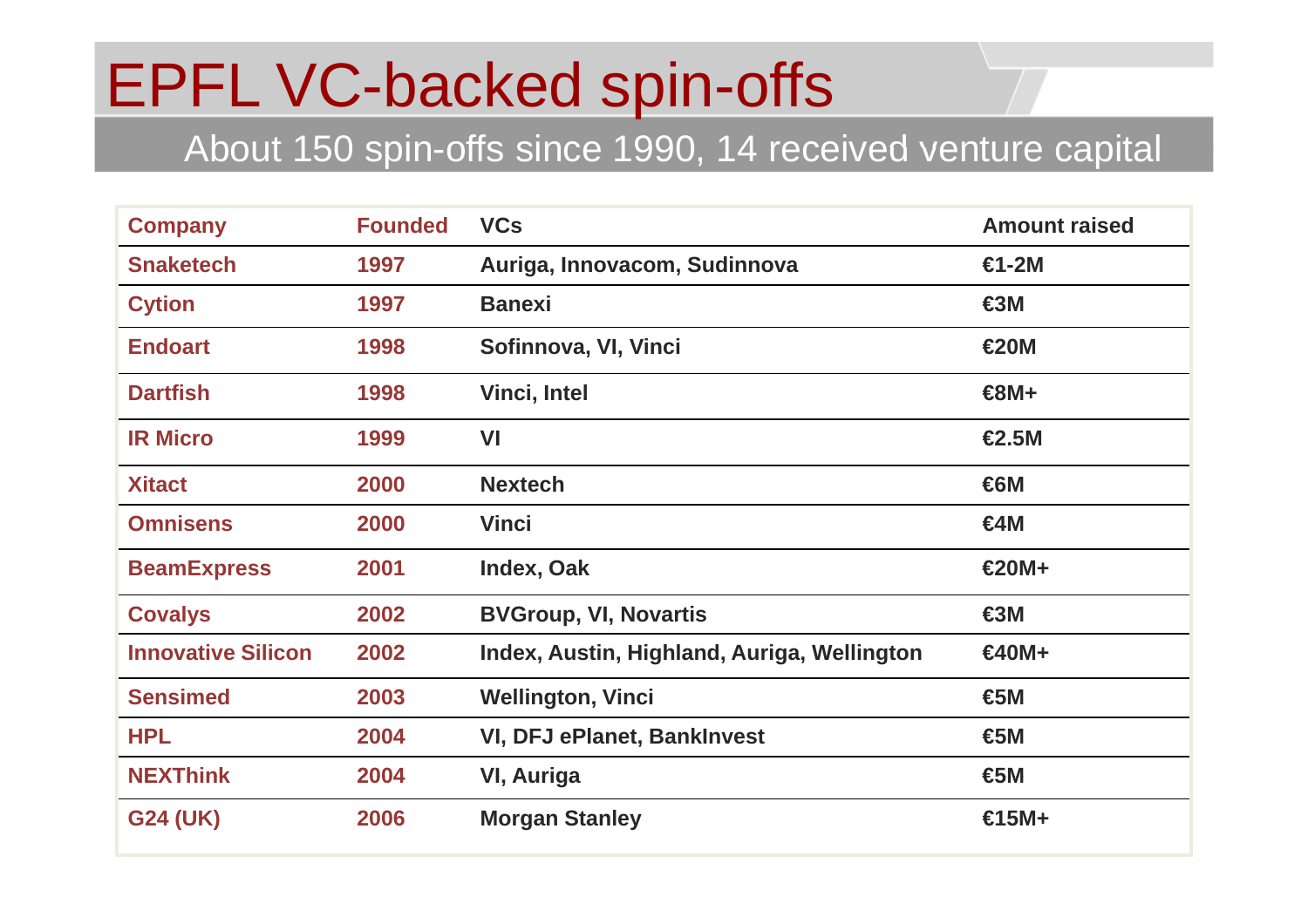# Innovative Silicon

### Two founders





#### **Pierre Fazan, Founder and CTO**

Pierre Fazan, Founder and CTO<br>
PhD Physics, 20+ years process integration, 8 years Micron Technology > 150 patents



#### **Serguei Okhonin Chief Scientist Okhonin,**

PhD EE, 22+ years device physics, test & reliability

> 20 patents

- $\mathcal{L}_{\mathcal{A}}$ **I** met them for coffee in December 2001
- They had a disruptive technology...
- But were not sure about what to do with it  $\mathcal{L}(\mathcal{L})$



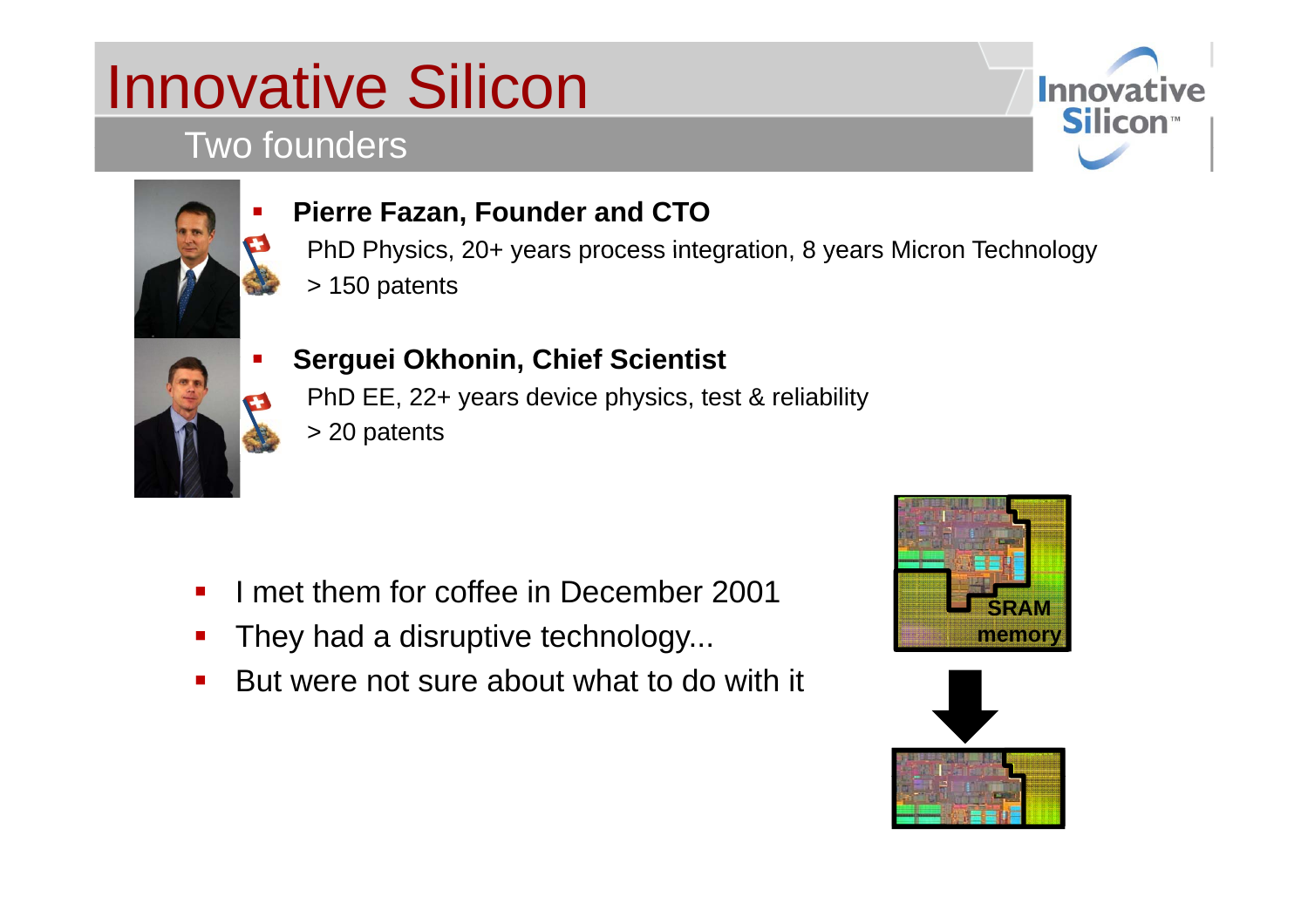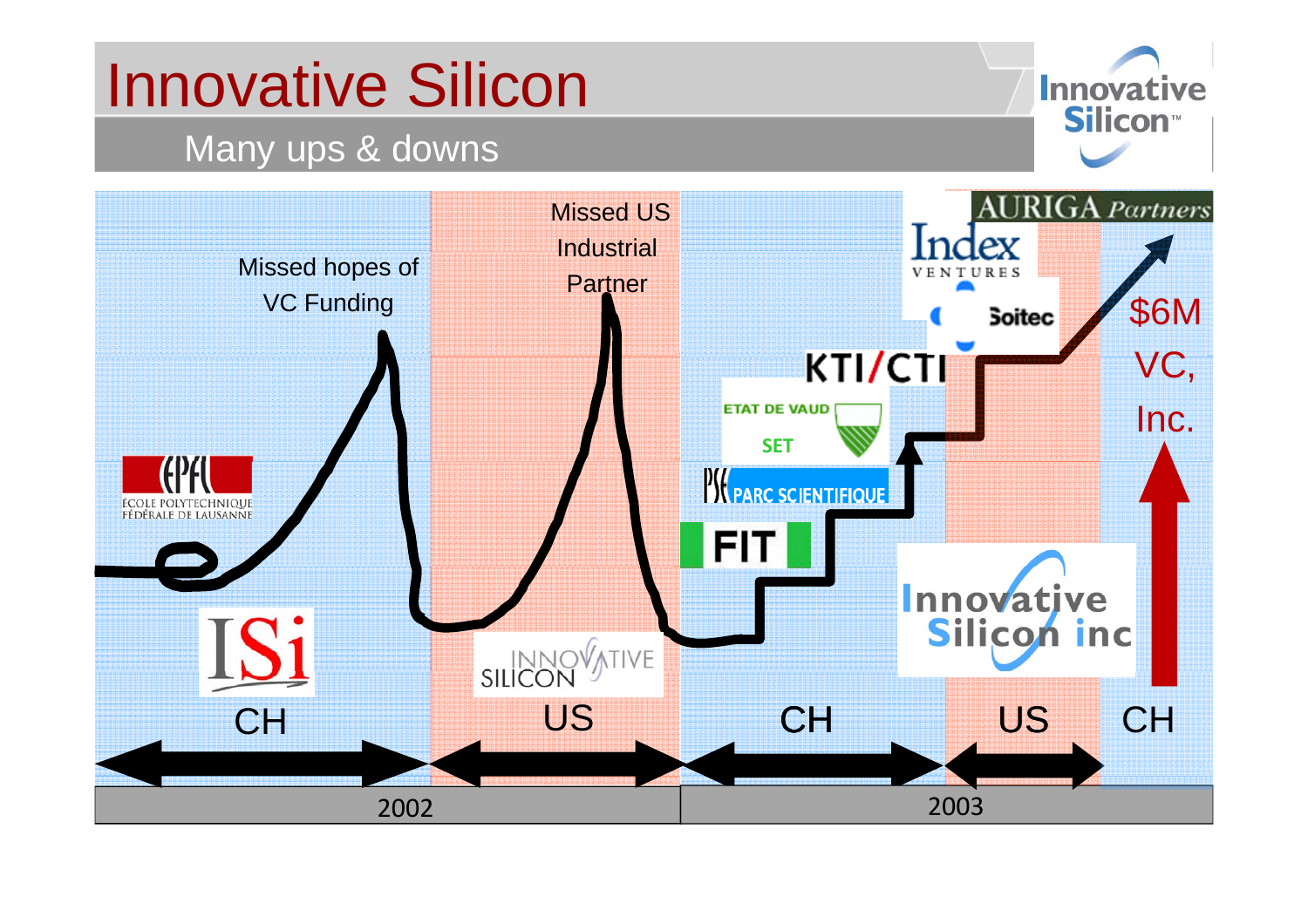# Innovative Silicon

An international, first-class management team



Г

Г

Г

Г

#### **Mark-Eric Jones, CEO**

EE, 20+ years general management, 16 years IP licensing, CEO at 3Soft, VP & GM at MoSys



#### **Jeff Lewis, VP of Sales & Marketing**

22 years in marketing, engineering, management CEO CiraNova; VP Marketing at Form Factor and Artisan







**■ Michael Van Buskirk, VP of Engineering** 30 years industry experience with AMD, PMC Sierra CTO, Spansion (AMD and Fujitsu memory operations)







#### **Virginia Picci, Director Finance and Administration** 20+ years financial, 10 years at PricewaterhouseCoopers Boston & Geneva

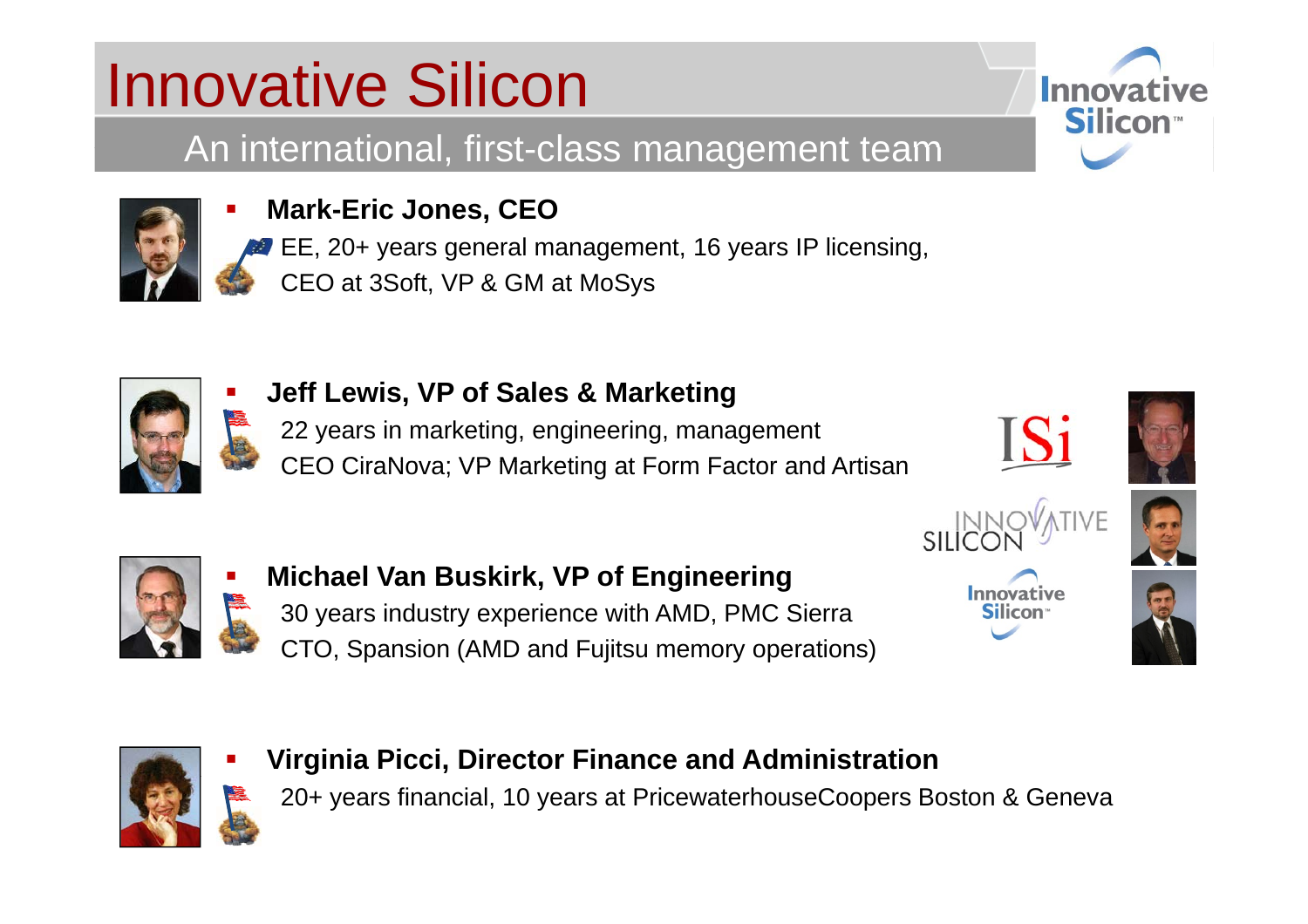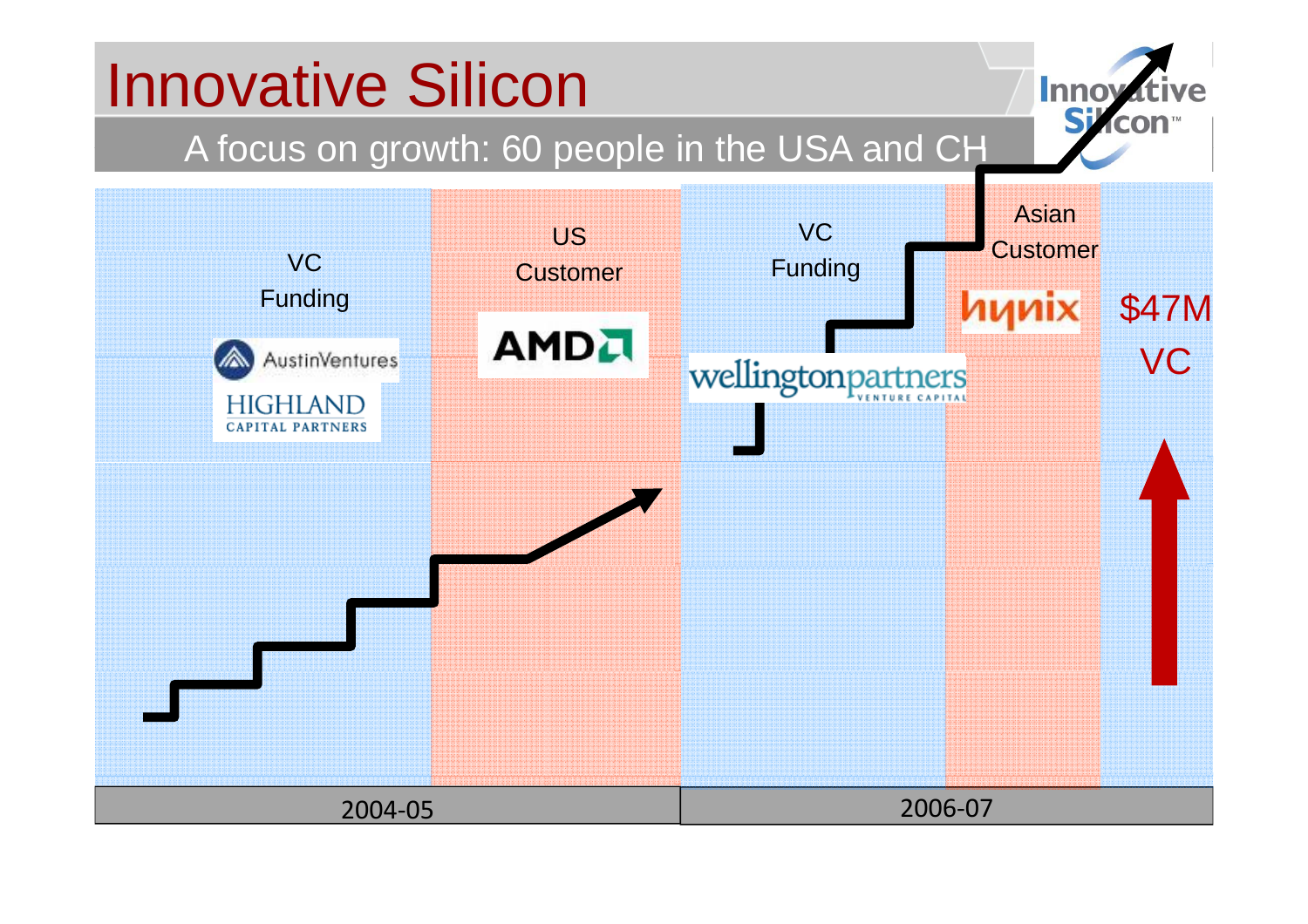# EndoArt

### Ups and downs that finish well

- Founded in Lausanne as spin-off from EPFL by 2 founders, originally based on a STENT *1998*
- *1999*First significant round of €8M
- *2004*Cash out, lawsuit lost: €6M to be paid
- *2005***5** New round €3M, CE mark on OBESITY ring, first clinical results followed by €9M round in 2006
- *2007***A i iti f ENDOART b ALLERGAN f \$97M Acquisition of by for**

### **Food for thought:**

- -Technology: start with one and finish with another
- Money: €30M
- -Management: 2 CEOs
- Time: 9 years







Our pursuit. Life's potential.™

**ALLERGAN** 

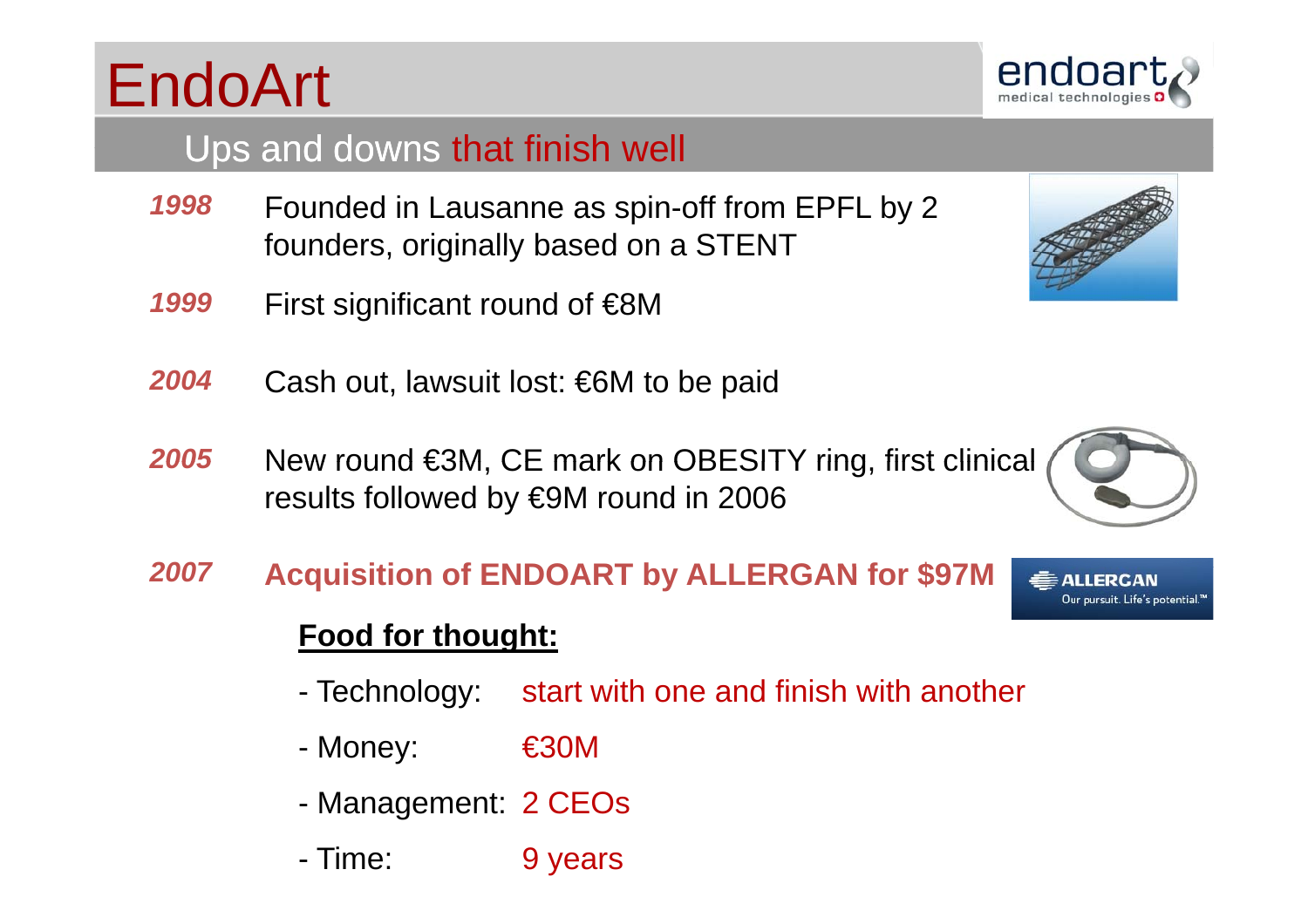### As a conclusion on success

### (quoting Endoart's CEO)



Go for this…

#### Plan for this…



### is... Be ready for that...

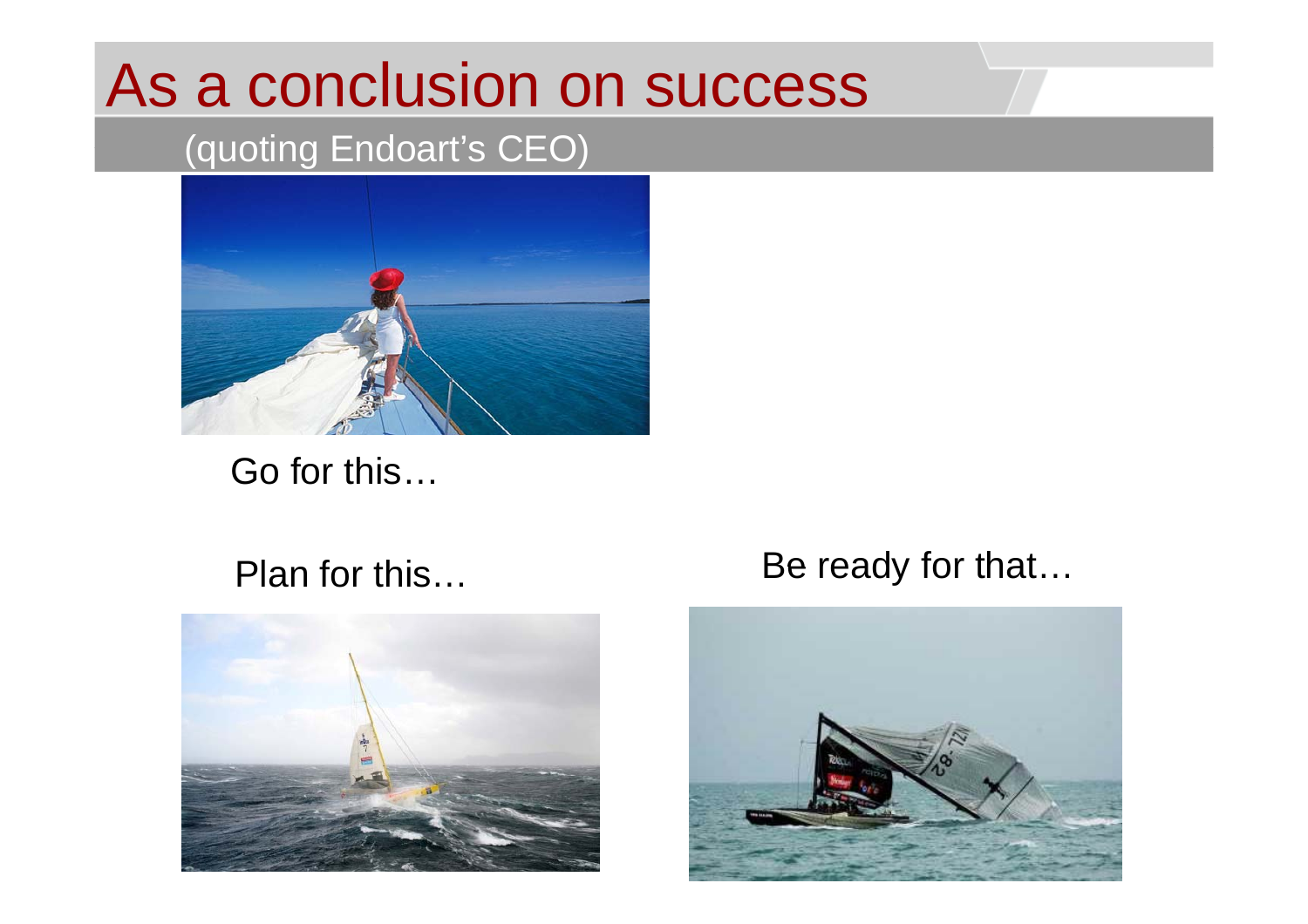### European Start-Up models

| Old                                                                       | <b>New</b>                                         |  |
|---------------------------------------------------------------------------|----------------------------------------------------|--|
| No / little venture capital                                               | A lot of capital                                   |  |
| <b>Mostly local</b><br>management, isolated,<br>often limited to founders | International<br>management and a<br>dense network |  |
| <b>Local customers</b>                                                    | <b>Global customers</b>                            |  |
| Very slow growth                                                          | Aggressive & risky<br>growth                       |  |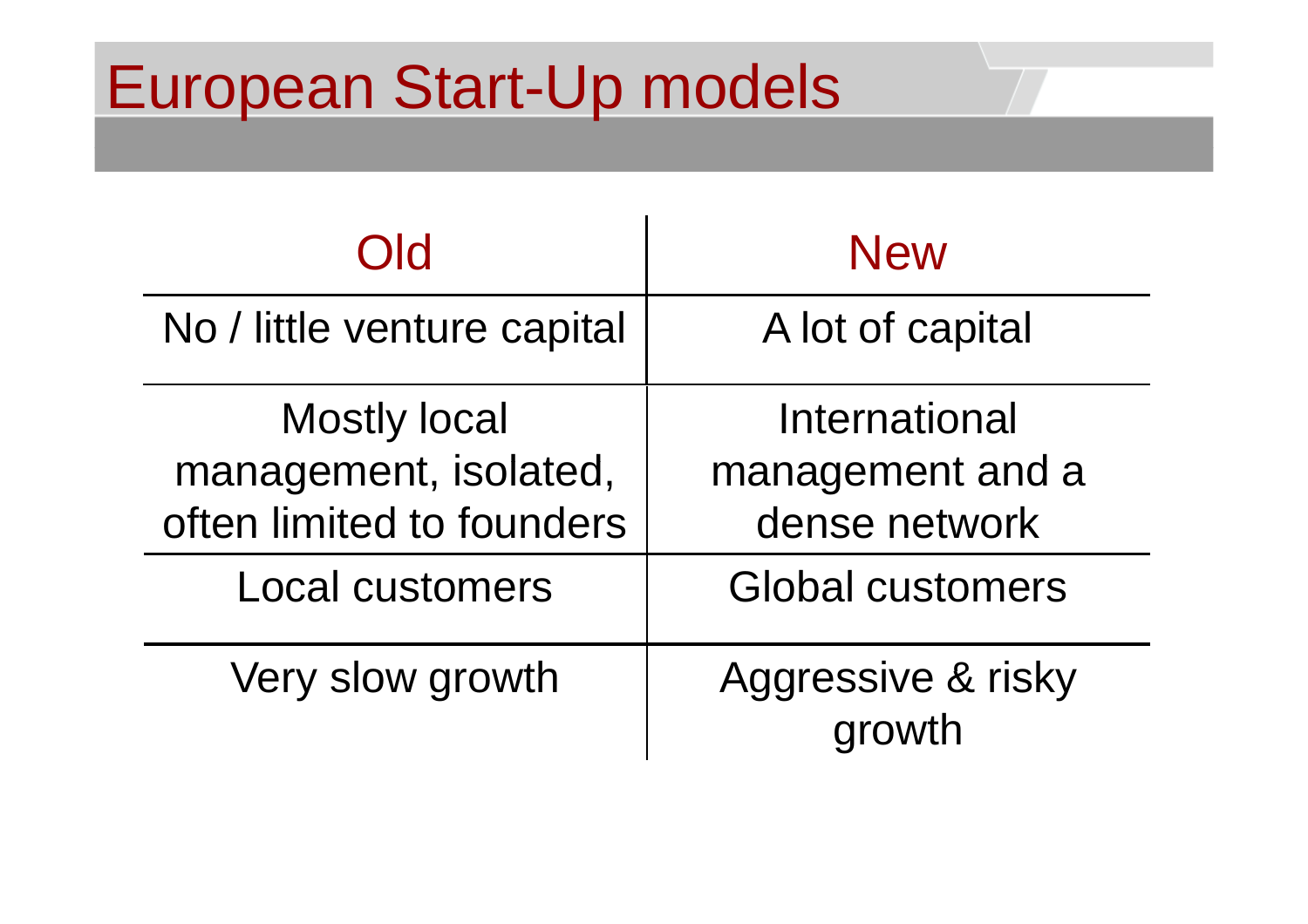## Stanford VC-backed spin-offs

#### About 200 spin-offs since 1980, 40% received venture capital

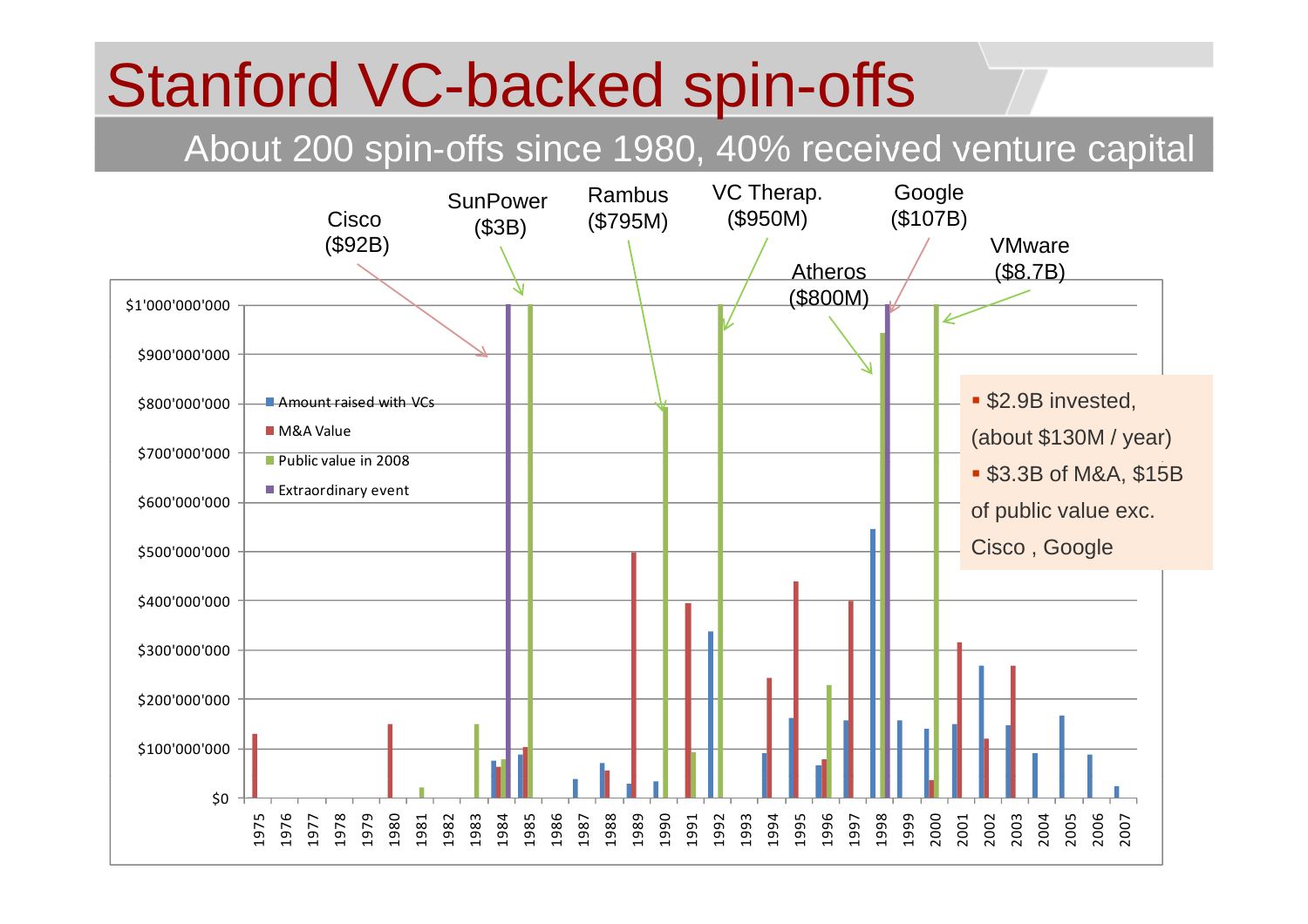## What is Silicon Valley about?

![](_page_11_Picture_1.jpeg)

"Launching a start-up is not a rational act. Success only comes from those who are foolish enough to think unreasonably. Entrepreneurs need to stretch themselves beyond convention and constraint to reach something extraordinary." Vinod Khosla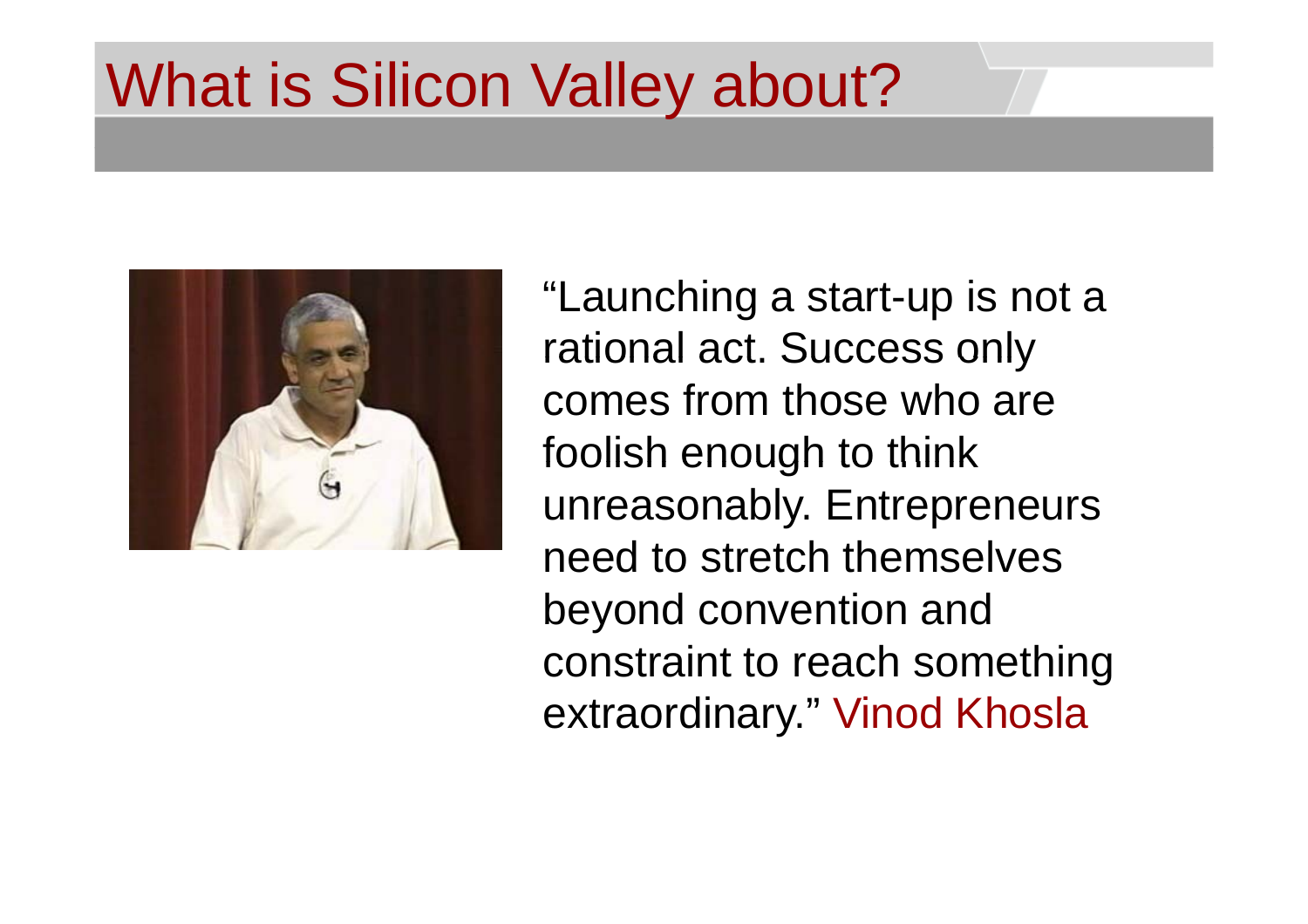# An entrepreneurial culture

It is about:

Passion and ambition.

![](_page_12_Picture_3.jpeg)

- **-** A pioneering spirit which accepts uncertainty and risk taking, which tolerates failure
- Innovation via a trial and error process.
- A decentralization and freedom offered to talents who should not be snatched from start-ups.
- The necessity of a critical mass.
- **Feelings of urgency for the entrepreneurs and patience from the** environment.
- Feelings of urgency and of competition which imply ambitions of rapid growth and adequate resources.
- Motivation, hard work, connections, personal networks, mentors.
- Founders, ideally young (energy) and possibly migrants, never alone.

Experienced teams backing the founders, and motivated by optimized capital structures.